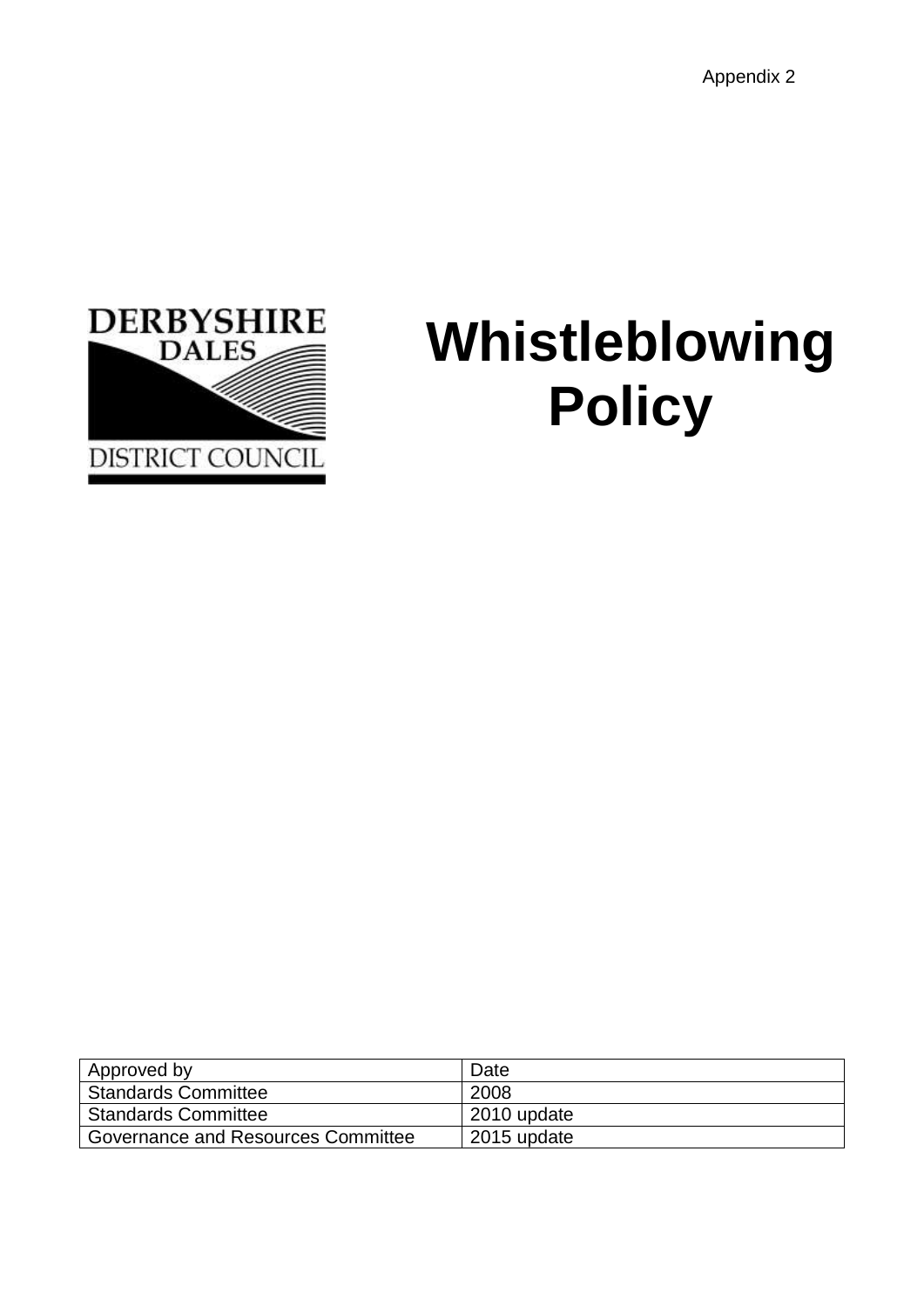## **1. INTRODUCTION**

- 1.1 A whistle-blower is generally a term used for a person who works in or for an organisation and raises an honest and reasonable concern about a possible fraud, crime, danger or other serious risk that could threaten colleagues, service users, customers, members of the public of the success and reputation of the organisation.
- 1.2 This policy aims to set out how issues can be raised in good faith and without fear of recrimination to help ensure that the District Council operates in a safe and ethical manner. It is recognised that most cases will need to be dealt with confidentially.
- 1.3 The policy applies to:-
	- All Members of the Council
	- All employees of the Council
	- Contractors working for the Council on Council premises
	- Suppliers and those providing services under a Council contract

#### 2. **DETAIL**

- 2.1 All of us may at some time or another have concerns about what is happening at work. Usually these concerns are easily resolved. However, when they are about unlawful conduct, financial malpractice, or dangers to the public it can be difficult to know what to do.
- 2.2 You may be worried about raising such issues or may want to keep the concerns to yourself, perhaps feeling that it's none of your business, or that it's only a suspicion. You may feel that to speak up may be disloyal to your colleagues or to the Council. You may also decide not to say something for the fear or harassment or victimisation. In these circumstances it may be easier to ignore the concern rather than report what may just be a suspicion of malpractice.
- 2.3 Derbyshire Dales District Council has introduced this policy to enable you to raise such concerns at an early stage and in the right way. The Council would rather that you raised the matter when it is just a concern rather than waiting for proof. This policy document makes it clear that you can do so without fear of victimisation, subsequent discrimination or disadvantage.
- 2.4 If something is troubling you, which you think should be known about or looked into, please use this procedure. If however you are aggrieved about your personal position please use the Grievance Procedure available on SIDD, your line manager or HR Section. This Whistleblowing procedure is primarily for concerns where the interest of others or of the organisation itself is at risk.
- 2.5 There are existing procedures in place to enable you to lodge a complaint about your own employment within the Council, namely –
	- Grievance Procedure
	- Dignity at Work Policy
- **2.6 If in doubt – raise it!**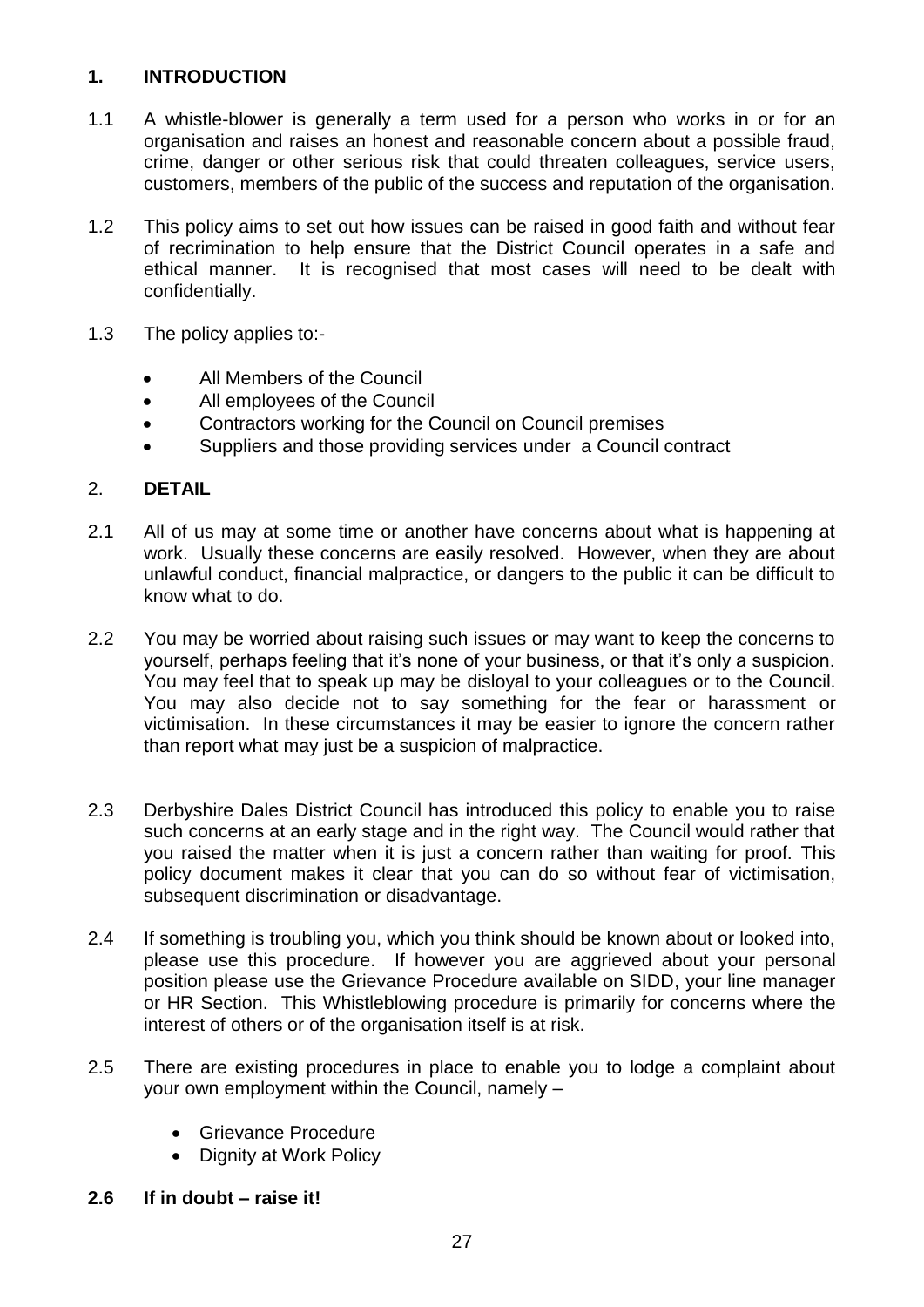## 3. **EXAMPLES OF ISSUES THAT MAY BE RAISED**

- 3.1 This policy is intended to cover major concerns that may fall outside the scope of other procedures. The following are examples and are not intended to be an exhaustive list.
	- Health and safety risks, including risks to the public as well as other employees
	- Sexual or physical abuse of both employees and clients
	- Damage to the environment
	- Unauthorised use of public funds
	- Theft or abuse of Council property
	- Possible fraud and corruption
	- Other unethical conduct
	- Abuse of children and vulnerable adults
	- Actions which are intended to conceal any of the above.
- 3.2 It is clear that any serious concerns that you have about any aspect of service provision or the conduct of employees or Members of the Council or others acting on behalf of the Council can be reported under the Confidential Reporting Policy. This may be about something that:
	- makes you feel uncomfortable,
	- Is against the Council's existing Codes and policies such as Standing Orders, Financial Regulations etc., or
	- Is contrary to established standards of practice, or
	- Involves child abuse

## **3. HOW THE MATTER WILL BE HANDLED**

## **3.1 The Council's Assurances to You**

The Public Interest Disclosure Act 1998 (as amended by the Enterprise and Regulatory Reform Act 2013), protects whistle-blowers from any reprisals as long as they meet the rules set out in the Act:

- You must disclose the information in good faith
- You must believe it to be substantially true
- You must not act maliciously or make false allegations
- You must not seek any personal gain.

The Council is committed to this policy. You will not be at risk of losing your job or suffering any form of retribution or detriment as a result of raising your concerns provided that you reasonably believe that you are acting in good faith and making the disclosure in the public interest. It does not matter if you are mistaken, so long as you reasonably believe there is a problem.

**Of course, the Council does not extend this assurance to someone who maliciously raises a matter that they know is untrue or makes an allegation for personal gain. This could be construed as gross misconduct and disciplinary action may be taken.**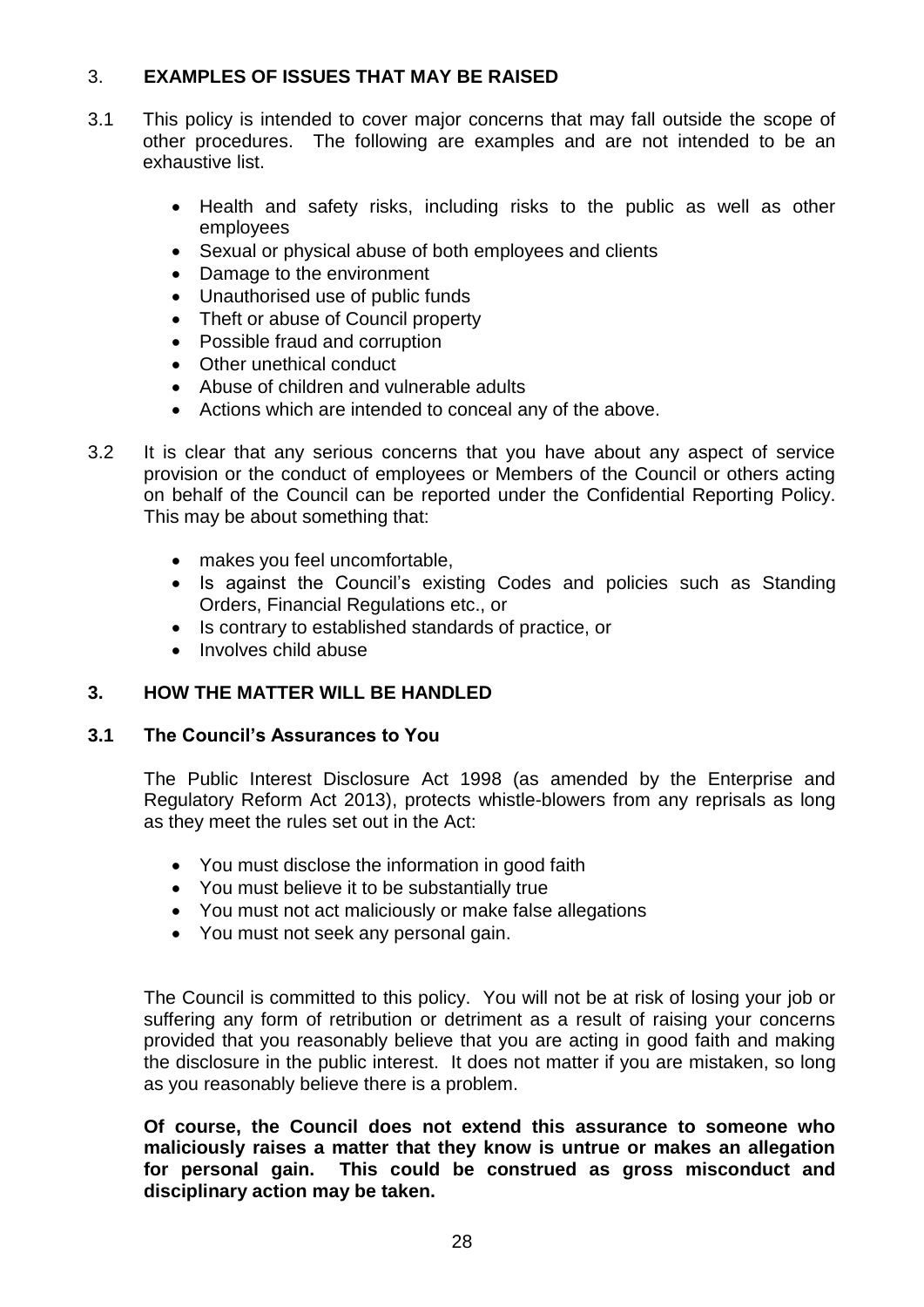## **3.2 Confidentiality**

The Council will not tolerate the harassment or victimisation or anyone raising a genuine concern. However, it is recognised that you may nonetheless want to raise a concern in confidence.

All concerns will be treated in confidence and every effort will be made not to reveal your identity without your permission. If you agree, you may be called as a witness at the appropriate time in order to prove the case. If a case comes before the Court however, your evidence may prove crucial and your identify may need to be disclosed.

Concerns raised anonymously are much less powerful, but they will be considered at the discretion of the Council. In exercising this discretion factors to be taken into account include:

- the seriousness of the issues raised;
- the credibility of the concern; and
- the likelihood of confirming the allegation from attributable sources.

Concerns raised by a trade union or other professional or representative body on behalf of one of more of its members may be raised without necessarily identifying individuals.

#### **4. HOW TO RAISE A CONCERN**

- 4.1 As a first step, you should normally raise concerns with your immediate manager, supervisor or head of service. This depends, however, on the seriousness and sensitivity of the issues involved and who is suspected of the malpractice. For example, if you believe that management is involved, you should approach one of the following –
	- The Chief Executive.
	- Corporate Director,
	- Monitoring Officer.

All concerns raised under this policy will be referred without delay to the Monitoring Officer. If the concern relates to the Monitoring Officer, then the concern will be referred to the Chief Executive.

Concerns may be raised verbally initially but must then be put in writing. It is helpful to set out the background and history of the concern (giving relevant dates) followed by the reason why you are particularly concerned about the situation. The earlier you express the concern the easier it is to take action.

Although you are not expected to prove beyond doubt the truth of an allegation, you will need to demonstrate to the person contacted that there are reasonable grounds for your concern.

You may wish to consider discussing your concerns with a colleague first and you may find it easier to raise the matter if there are two (or more) of you who have had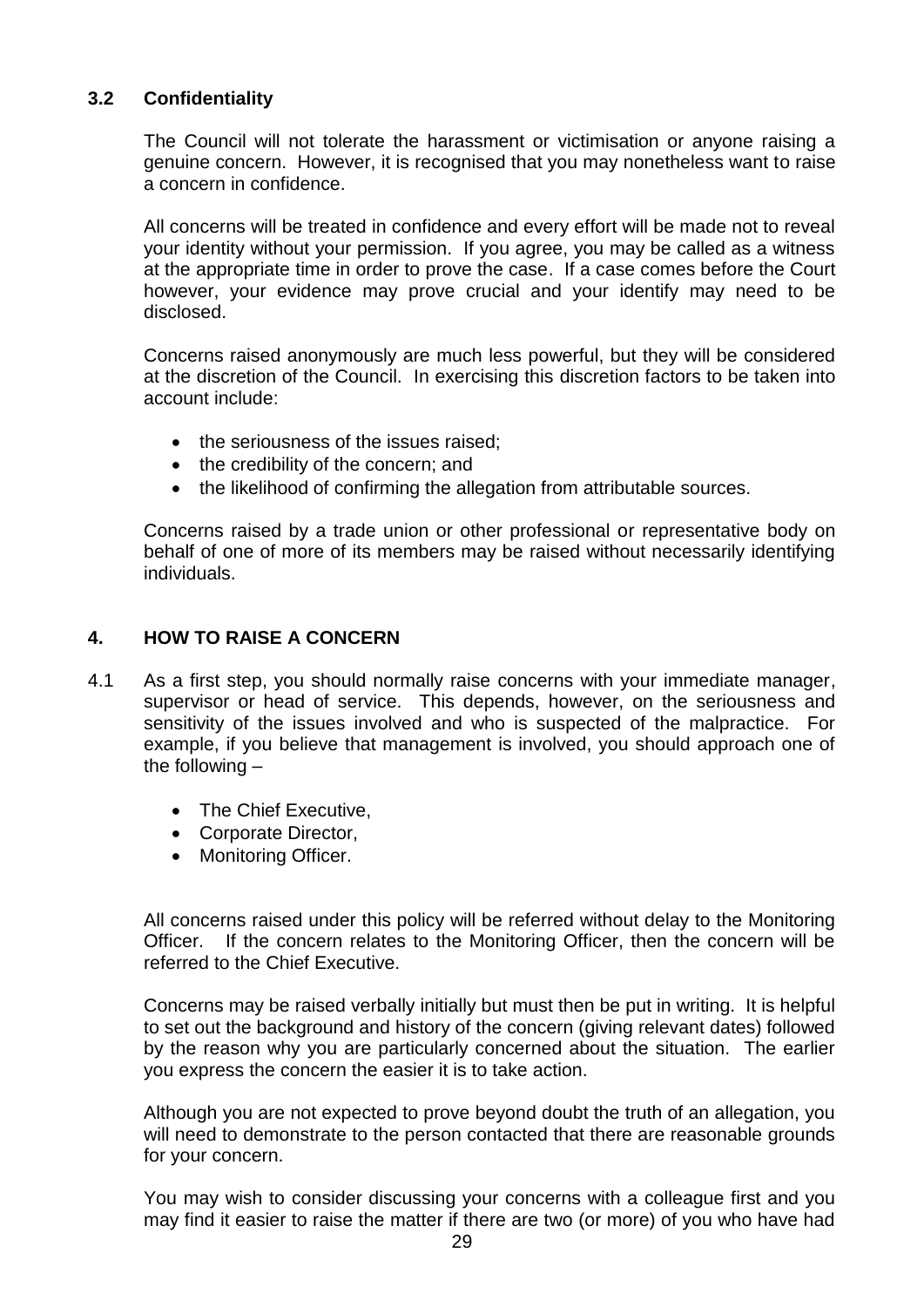the same experience or concerns. You may invite your trades' union representative, professional association representative or work colleague to be present during any meetings or interviews in connection with the concerns you have raised.

Rarely a case might arise where the employee whom reported the matter has participated (or even continues to participate) in the action causing concern. In such a case it is in the employee's interest to come into the open as soon as possible. The Policy cannot undertake not to act against such an employee but by virtue of coming forward there is a mitigating factor to be taken into account.

## **4.0 HOW THE COUNCIL WILL RESPOND**

#### **4.1 Response**

Once you have notified the Council of your concern, the Monitoring Officer will acknowledge receipt of that concern to you.

The Monitoring Officer will write to you again within the next 10 working days:

- Indicating how the matter will be dealt with
- Giving an estimate of how long it will take to provide a final response
- Telling you whether any initial enquiries have been made
- Supplying you with information on staff support mechanisms, and
- Telling you whether further investigations will take place and if not, why not.

The amount of contact between the employees considering the issues and you will depend on the nature of the matters raised, the potential difficulties involved and the clarity of the information provided. If necessary, further information will be sought from you.

The Council will take over investigation of your concern and steps will be taken to minimise any difficulties which you may experience as a result of raising a concern. For instance, if you are required to give evidence in criminal or disciplinary proceedings, arrangements will be made for you to receive advice about the procedure.

Whilst the purpose of this policy is to investigate possible malpractice and take appropriate steps to deal with you, you will be given as much feedback as possible. And subject to legal constraints, you will be informed of the outcome of any investigation.

#### **6 HELP AND ASSISTANCE**

#### **6.1 Internal Contacts**

6.2 For independent and confidential advice regarding this policy please contact one of the following internal contacts within the Council:

Dorcas Bunton, Chief Executive - Tel: 01629 761126 Email: [dorcas.bunton@derbyshiredales.gov.uk](mailto:dorcas.bunton@derbyshiredales.gov.uk)

Sandra Lamb, Monitoring Officer – Tel: 01629 761281 Email: [sandra.lamb@derbyshiredales.gov.uk](mailto:sandra.lamb@derbyshiredales.gov.uk)